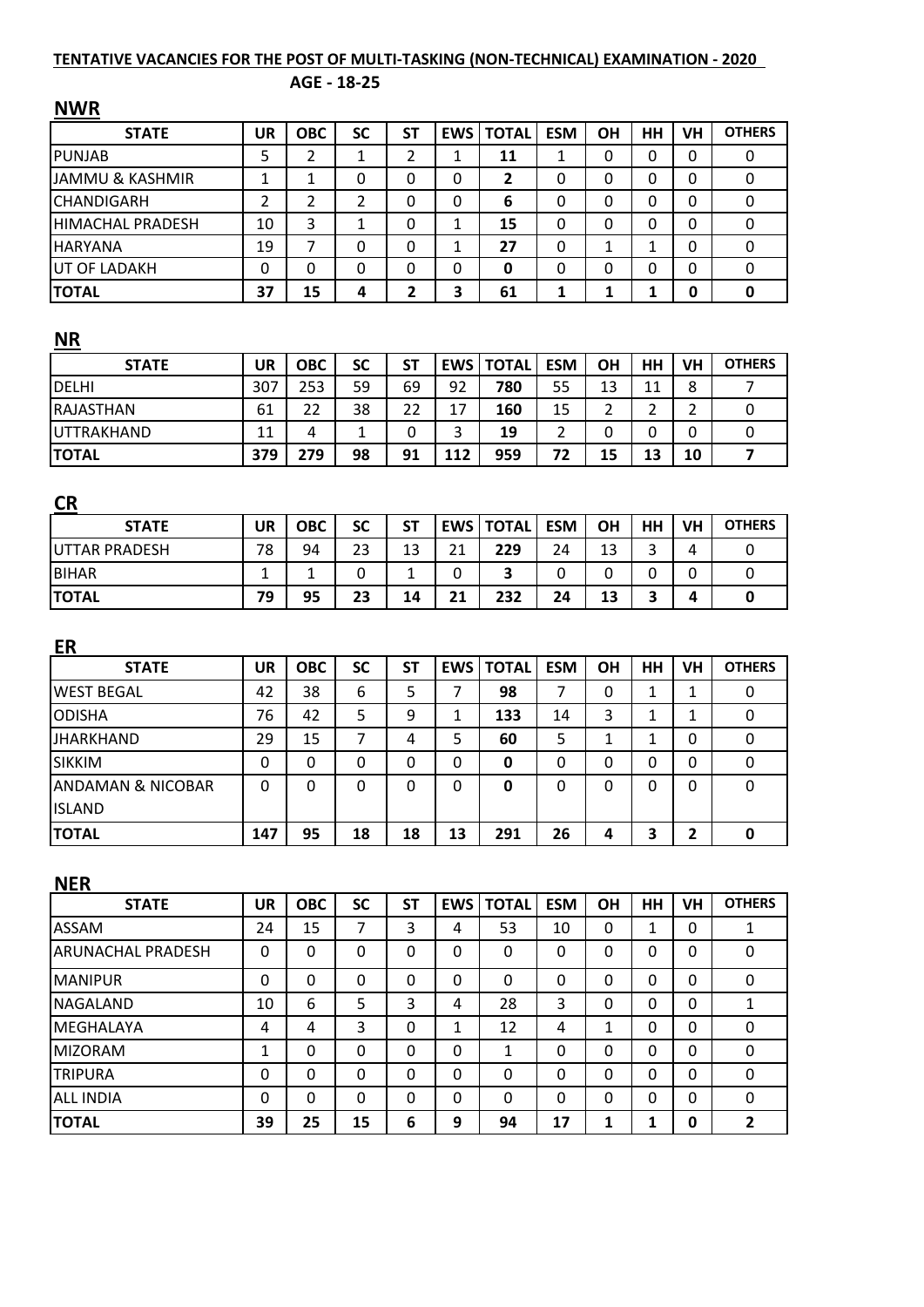#### **MPR**

| <b>STATE</b>        | <b>UR</b> | ОВС | SC | <b>ST</b> | <b>EWS   TOTAL</b> | <b>ESM</b> | <b>OH</b> | HH | <b>VH</b> | <b>OTHERS</b> |
|---------------------|-----------|-----|----|-----------|--------------------|------------|-----------|----|-----------|---------------|
| MADHYA PRADESH      | 25        | 23  |    |           | 56                 |            |           |    |           |               |
| <b>CHHATTISGARH</b> | b         | ◠   |    |           | 11                 |            |           |    |           |               |
| <b>TOTAL</b>        | 31        | 25  |    | -         | 67                 |            |           |    |           |               |

## **WR**

| <b>STATE</b>                                          | UR  | <b>OBC</b> | <b>SC</b> | SΤ | EWS I | <b>TOTAL</b> | <b>ESM</b> | ΟH | HH | VH | <b>OTHERS</b> |
|-------------------------------------------------------|-----|------------|-----------|----|-------|--------------|------------|----|----|----|---------------|
| <b>IMAHARASHTA</b>                                    | 245 | 122        | 53        | 33 | 31    | 484          | 44         |    |    | 6  |               |
| <b>GUJRAT</b>                                         | 166 | 86         | 31        | 13 | 35    | 331          | 33         |    | 4  |    | -4            |
| <b>GOA</b>                                            | 30  | 20         | 8         | 4  | 0     | 62           | 5          |    |    |    |               |
| DADRA AND NAGAR<br>HAVELI AND DAMAN AND<br><b>DIU</b> | 0   | 0          | 0         | 0  | 0     | 0            | 0          | 0  | 0  | 0  | 0             |
| <b>TOTAL</b>                                          | 441 | 228        | 92        | 50 | 66    | 877          | 82         | 10 | 10 | 14 |               |

| <b>SR</b>                              |    |            |           |           |            |              |            |    |    |    |               |
|----------------------------------------|----|------------|-----------|-----------|------------|--------------|------------|----|----|----|---------------|
| <b>STATE</b>                           | UR | <b>OBC</b> | <b>SC</b> | <b>ST</b> | <b>EWS</b> | <b>TOTAL</b> | <b>ESM</b> | ΟH | HН | VH | <b>OTHERS</b> |
| All India                              | 0  | 1          | 0         | 0         | 0          | 1            | 0          | 0  | 0  | 0  |               |
| <b>ANDHRA PRADESH</b>                  | 9  | 2          | 2         |           | 3          | 17           | 0          | 0  | ი  | 0  |               |
| <b>TELENGANA</b>                       | 15 | 7          | າ         | 2         | 3          | 29           | 3          | ٠  |    | 0  |               |
| <b>TAMIL NADU &amp;</b><br>PUDUCHERRY* | 14 | 9          |           | 5         |            | 30           | 3          | 0  |    | 0  |               |
| <b>TOTAL</b>                           | 38 | 19         | 5         | 8         |            | 77           | 6          |    |    | ŋ  |               |

# **KKR**

| <b>STATE</b>      | UR  | <b>OBC</b> | <b>SC</b> | SΤ |    | <b>EWS   TOTAL</b> | <b>ESM</b> | <b>OH</b> | HH | VH | <b>OTHERS</b> |
|-------------------|-----|------------|-----------|----|----|--------------------|------------|-----------|----|----|---------------|
| KARNATAKA         | 313 | 164        | 43        | 44 | 8  | 572                | 60         | b         |    | 8  |               |
| KERALA            | 16  |            | 4         | 4  |    | 36                 | ◠          |           |    |    |               |
| <b>LAKSHDWEEP</b> |     |            |           |    |    |                    |            |           |    |    |               |
| <b>TOTAL</b>      | 329 | 171        | 47        | 48 | 13 | 608                | 63         | O         |    | Ω  |               |

## **VACANCIES FOR THE POST OF MULTI-TASKING (NON-TECHNICAL) EXAMINATION - 2020 (REGION-WISE)**

| <b>REGION</b> | <b>UR</b> | <b>OBC</b> | <b>SC</b> | <b>ST</b> | EWS | <b>TOTAL</b> | <b>ESM</b> | <b>OH</b> | HH | <b>VH</b> | <b>OTHERS</b> |
|---------------|-----------|------------|-----------|-----------|-----|--------------|------------|-----------|----|-----------|---------------|
| <b>NWR</b>    | 37        | 15         | 4         | 2         | 3   | 61           | 1          | 1         | 1  | 0         | 0             |
| <b>NR</b>     | 379       | 279        | 98        | 91        | 112 | 959          | 72         | 15        | 13 | 10        | 7             |
| <b>CR</b>     | 79        | 95         | 23        | 14        | 21  | 232          | 24         | 13        | 3  | 4         | $\Omega$      |
| ER            | 147       | 95         | 18        | 18        | 13  | 291          | 26         | 4         | 3  | 2         | 0             |
| <b>NER</b>    | 39        | 25         | 15        | 6         | 9   | 94           | 17         | 1         | 1  | 0         | 2             |
| <b>MPR</b>    | 31        | 25         | 3         | 3         | 5   | 67           | 5          | 1         | 0  | 0         | 0             |
| <b>WR</b>     | 441       | 228        | 92        | 50        | 66  | 877          | 82         | 10        | 10 | 14        | 7             |
| <b>SR</b>     | 38        | 19         | 5         | 8         | 7   | 77           | 6          | 1         | 0  | 0         | 1             |
| <b>KKR</b>    | 329       | 171        | 47        | 48        | 13  | 608          | 63         | 6         | 7  | 8         | 4             |
| <b>TOTAL</b>  | 1520      | 952        | 305       | 240       | 249 | 3266         | 296        | 52        | 38 | 38        | 21            |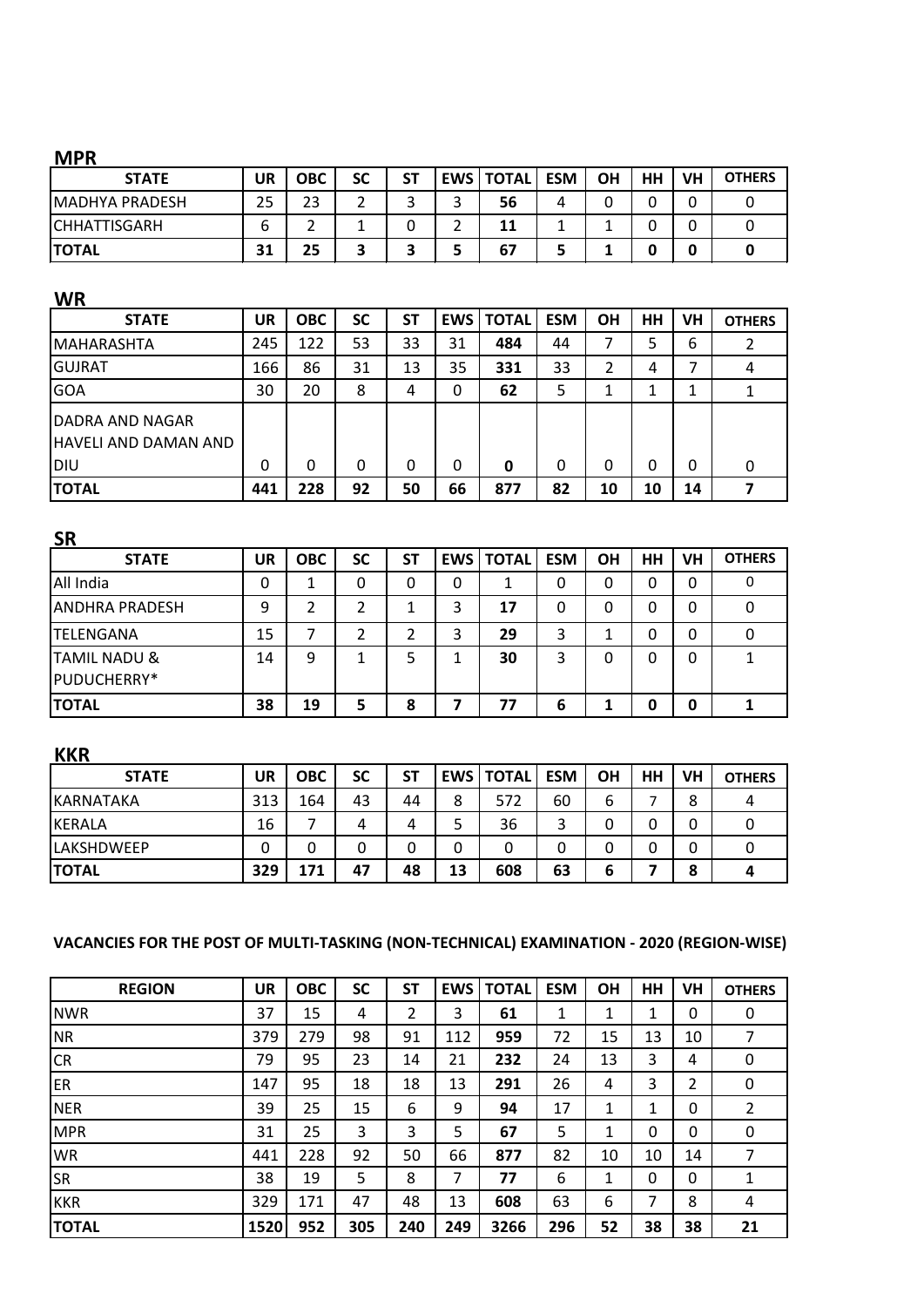#### **TENTATIVE VACANCIES FOR THE POST OF MULTI-TASKING (NON-TECHNICAL) EXAMINATION, 2020**

#### **AGE - 18-27**

#### **NWR**

| <b>STATE</b>               | UR | <b>OBC</b> | SC | SΤ      | <b>EWS</b> | <b>TOTAL</b> | <b>ESM</b> | <b>OH</b> | HH | <b>VH</b> | <b>OTHERS</b> |
|----------------------------|----|------------|----|---------|------------|--------------|------------|-----------|----|-----------|---------------|
| <b>PUNJAB</b>              |    | 3          |    | 0       |            | 6            | 0          | 0         |    | 0         | 0             |
| <b>JAMMU &amp; KASHMIR</b> | 4  | 2          | 3  | 2       |            | 12           | 0          | 0         | 0  | 0         | 0             |
| <b>CHANDIGARH</b>          | 4  |            | 0  | 1<br>J. | 2          | 8            | 0          |           | 0  |           |               |
| <b>HIMACHAL PRADESH</b>    |    | 3          | 0  | 1       |            | 10           | 0          | 0         | 0  | 0         | 0             |
| <b>HARYANA</b>             |    | 0          | 0  | 0       |            |              | 0          | 0         | ი  | 0         |               |
| <b>UT OF LADAKH</b>        |    | 0          | 0  | 0       | 0          | 0            | 0          | 0         | 0  | 0         | 0             |
| <b>TOTAL</b>               | 14 | 9          | 4  | 4       | 6          | 37           | 0          | 0         |    |           |               |

## **NR**

| <b>STATE</b>     | UR  | ОВС | SC | SΤ | <b>EWS</b> | <b>TOTAL</b> | <b>ESM</b> | <b>OH</b> | <b>HH</b> | <b>IVH</b>               | <b>OTHERS</b> |
|------------------|-----|-----|----|----|------------|--------------|------------|-----------|-----------|--------------------------|---------------|
| DELHI            | 108 | 81  | 8  | 16 | 19         | 232          | 11         |           | ∽         | $\overline{\phantom{0}}$ |               |
| <b>RAJASTHAN</b> | ь   | 9   | 0  | 0  |            | 17           |            |           | U         |                          |               |
| UTTRAKHAND       | ь   |     |    | 0  | 0          | 8            |            |           |           |                          | υ             |
| <b>ITOTAL</b>    | 120 | 91  | q  | 16 | 21         | 257          | 12         | ∍         |           | ◠                        |               |

# **CR**

| <b>STATE</b>          | UR | ОВС | SC     | SΤ                  | <b>EWS</b> | <b>TOTAL</b> | <b>ESM</b> | . OH   | HH | <b>VH OTHERS</b> |
|-----------------------|----|-----|--------|---------------------|------------|--------------|------------|--------|----|------------------|
| <b>IUTTAR PRADESH</b> | 13 |     | 4      | ∽<br>ں              | 0          | 26           | u          | ⌒<br>U |    | U                |
| <b>BIHAR</b>          | 15 |     | 4      | $\overline{ }$<br>ں |            | 30           |            | n      |    |                  |
| <b>ITOTAL</b>         | 28 | 13  | o<br>ο | b                   |            | 56           |            |        |    |                  |

| $ER$              |    |            |    |    |            |              |            |           |          |           |               |
|-------------------|----|------------|----|----|------------|--------------|------------|-----------|----------|-----------|---------------|
| <b>STATE</b>      | UR | <b>OBC</b> | SC | SΤ | <b>EWS</b> | <b>TOTAL</b> | <b>ESM</b> | <b>OH</b> | HH.      | <b>VH</b> | <b>OTHERS</b> |
| <b>WEST BEGAL</b> | 34 | 21         | 14 | 9  | 3          | 81           |            | 4         | 0        | 0         | 0             |
| <b>ODISHA</b>     | 10 | 3          | 3  | 6  | 2          | 24           | 0          | 0         | 1        |           | 0             |
| <b>JHARKHAND</b>  | 2  | 1          | 1  | 0  | 0          | 4            | 0          | 0         | 0        | $\Omega$  | 0             |
| <b>SIKKIM</b>     | 2  | 1          | 0  | 1  | 0          | 4            | 0          | 0         | $\Omega$ | $\Omega$  | 0             |
| ANDAMAN & NICOBAR | 6  | 1          | 0  |    | 0          | 8            | 0          | 0         | 0        | $\Omega$  | 0             |
| <b>ISLAND</b>     |    |            |    |    |            |              |            |           |          |           |               |
| <b>TOTAL</b>      | 54 | 27         | 18 | 17 | 5          | 121          |            | 4         |          |           | 0             |

# **NER**

| <b>STATE</b>             | UR     | <b>OBC</b> | <b>SC</b> | SΤ       | <b>EWS</b> | <b>TOTAL</b> | <b>ESM</b>   | <b>OH</b> | <b>HH</b> | VH           | <b>OTHERS</b> |
|--------------------------|--------|------------|-----------|----------|------------|--------------|--------------|-----------|-----------|--------------|---------------|
| ASSAM                    | 0      | 2          | 1         | 0        |            | 4            | $\mathbf{0}$ | $\Omega$  | 0         | $\Omega$     | 0             |
| <b>ARUNACHAL PRADESH</b> | 1      | 2          | 1         | 0        | 1          | 5            | 0            | 0         | 0         |              | 0             |
| <b>MANIPUR</b>           | 2      | $\Omega$   | $\Omega$  | $\Omega$ | 1          | 3            | $\Omega$     | $\Omega$  | 0         | $\mathbf{0}$ | $\Omega$      |
| <b>NAGALAND</b>          | 3      | 0          | 0         | 2        | 0          | 5            | 0            | $\Omega$  | 0         | 0            | 0             |
| <b>MEGHALAYA</b>         | 6      | 2          | 2         | 1        | 1          | 12           | $\mathbf{0}$ | 1         | 0         | $\Omega$     | 0             |
| <b>MIZORAM</b>           | 1<br>┸ | 1          | 1         | 1        | 0          | 4            | 0            | 0         | 0         |              | 0             |
| <b>TRIPURA</b>           | 0      | 1          | $\Omega$  | 0        | 0          | 1            | 0            | $\Omega$  | 0         | $\Omega$     | 0             |
| <b>ALL INDIA</b>         | 0      | 0          | 0         | 0        | 0          | 0            | $\mathbf{0}$ | $\Omega$  | 0         | $\Omega$     | 0             |
| <b>TOTAL</b>             | 13     | 8          | 5         | 4        | 4          | 34           | 0            | 1         | ŋ         | O            | 0             |

# **MPR**

| <b>STATE</b>          | UR | ОВС | SC | <b>ST</b> | <b>EWS</b> | <b>TOTAL</b> | <b>ESM</b> | <b>OH</b> | HH I | <b>VH OTHERS</b> |
|-----------------------|----|-----|----|-----------|------------|--------------|------------|-----------|------|------------------|
| <b>MADHYA PRADESH</b> |    | 10  |    | υ         |            | 17           |            | ⌒<br>ບ    |      |                  |
| <b>CHHATTISGARH</b>   |    |     |    | ∽         |            |              |            | u         |      |                  |
| <b>TOTAL</b>          |    | 10  |    | -         |            | 21           |            |           |      |                  |